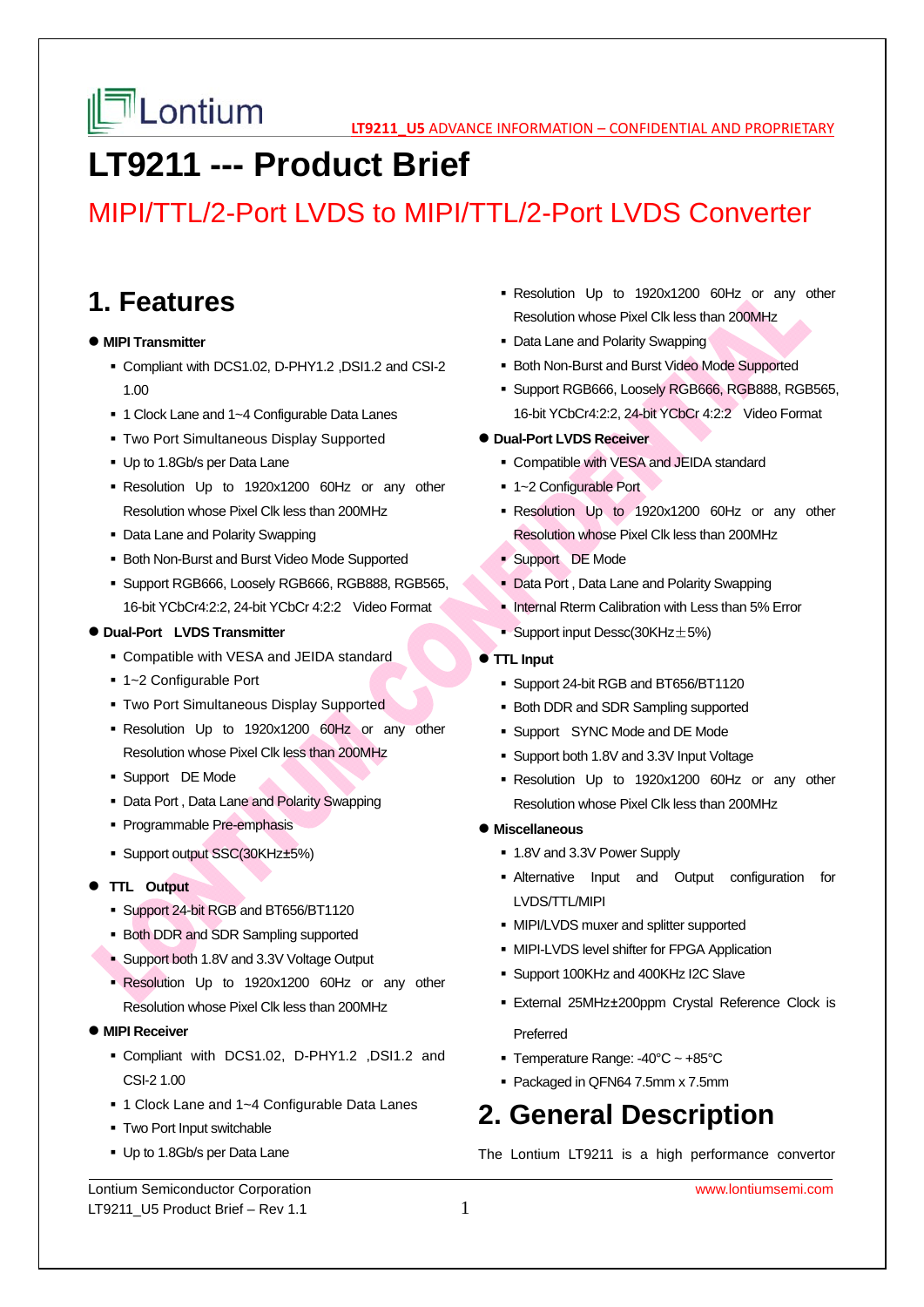

# **LONTIUM**

which interconvertible between MIPI DSI/CSI-2/Dual-Port LVDS and TTL except for 24bit TTL to 24bit TTL with both SYNC and DE. The LT9211 deserializes input MIPI/LVDS/TTL video data, decodes packets, and converts the formatted video data stream to MIPI/LVDS/TTL transmitter output between AP and mobile display panel or camera.

The LT9211 can be used as 2-Port MIPI/LVDS Repeater which support maximum 14dB input equalization and programmable pre-emphasis to improve performance.

The LT9211 can also be used as MIPI/LVDS Muxer and Splitter. For MIPI Repeater, Muxer and Splitter, we also support CSI RAW format with continuous clock.

The LT9211 is fabricated in advanced CMOS process and implemented in 7.5x7.5mm QFN64 package. This package is RoHS compliant and specified to operate from -40°C to +85°C.

## **3. Applications**

- $\bullet$  Mobile systems
- Cellular handsets
- Digital video cameras
- Digital still cameras
- Tablet PC, Notebook PC
- **Car Display and Camera System**



### **Figure 3.1 LT9211 Typical Application Diagram**

### **4. Ordering Information**

#### **Table 4.1 Ordering Information**

| <b>Product</b><br><b>Name</b> | <b>Part Number</b> | <b>Product</b><br><b>Status</b> | <b>Operating</b><br><b>Temperature Range</b> | Package              | <b>Packing</b><br><b>Method</b> | <b>MPQ</b>         |  |
|-------------------------------|--------------------|---------------------------------|----------------------------------------------|----------------------|---------------------------------|--------------------|--|
| LT9211                        | LT9211 U5          | МP                              | -40 $^{\circ}$ C to +85 $^{\circ}$ C         | QFN64<br>$(7.5*7.5)$ | Tray                            | 2600 <sub>pc</sub> |  |
| LT9211                        | LT9211 U5Q07CAN    | МP                              | $-40^{\circ}$ C to $+85^{\circ}$ C           | QFN64<br>$(7.5*7.5)$ | Trav                            | 2600 <sub>pc</sub> |  |
| Mass Production.<br>MP:       |                    |                                 |                                              |                      |                                 |                    |  |

**Note:** LT9211\_U5Q07CAN is an automotive grade device which is qualified by AEC-Q100 grade 3 testing.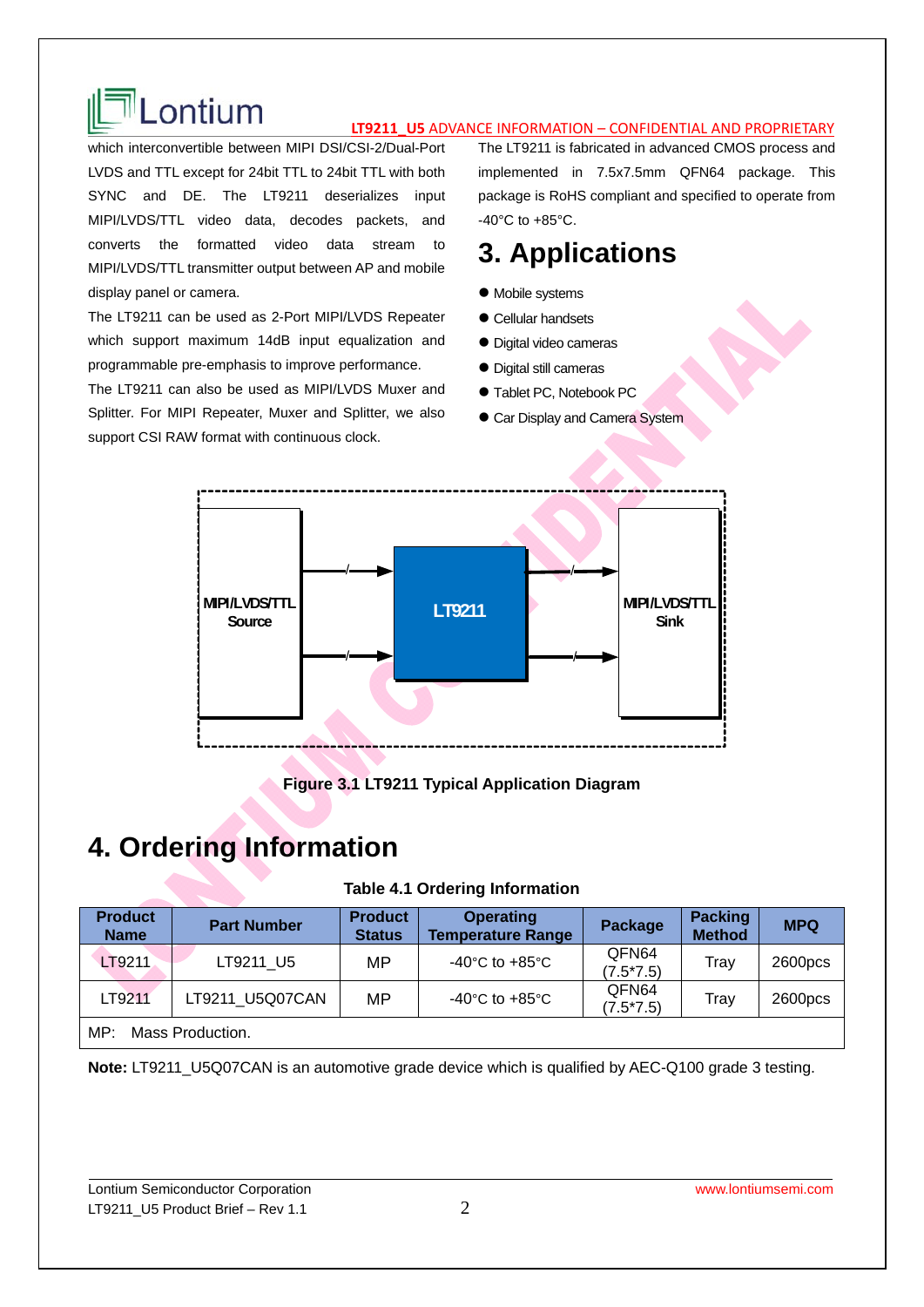

### **Table 4.2 IC Version Information**

| <b>Product</b><br><b>Version</b> | <b>Information</b>                                                                                                                                                                                                                    | <b>Note</b> |
|----------------------------------|---------------------------------------------------------------------------------------------------------------------------------------------------------------------------------------------------------------------------------------|-------------|
| U <sub>5</sub>                   | MIPI Repeater support CSI RAW format with continuous clock;<br>Add TTL output dclk phase adjust function, this does not apply to LVDS<br>2.<br>with SSC and MIPI input;<br>Solved MIPI Port-B input non-continuous clock issue.<br>3. |             |